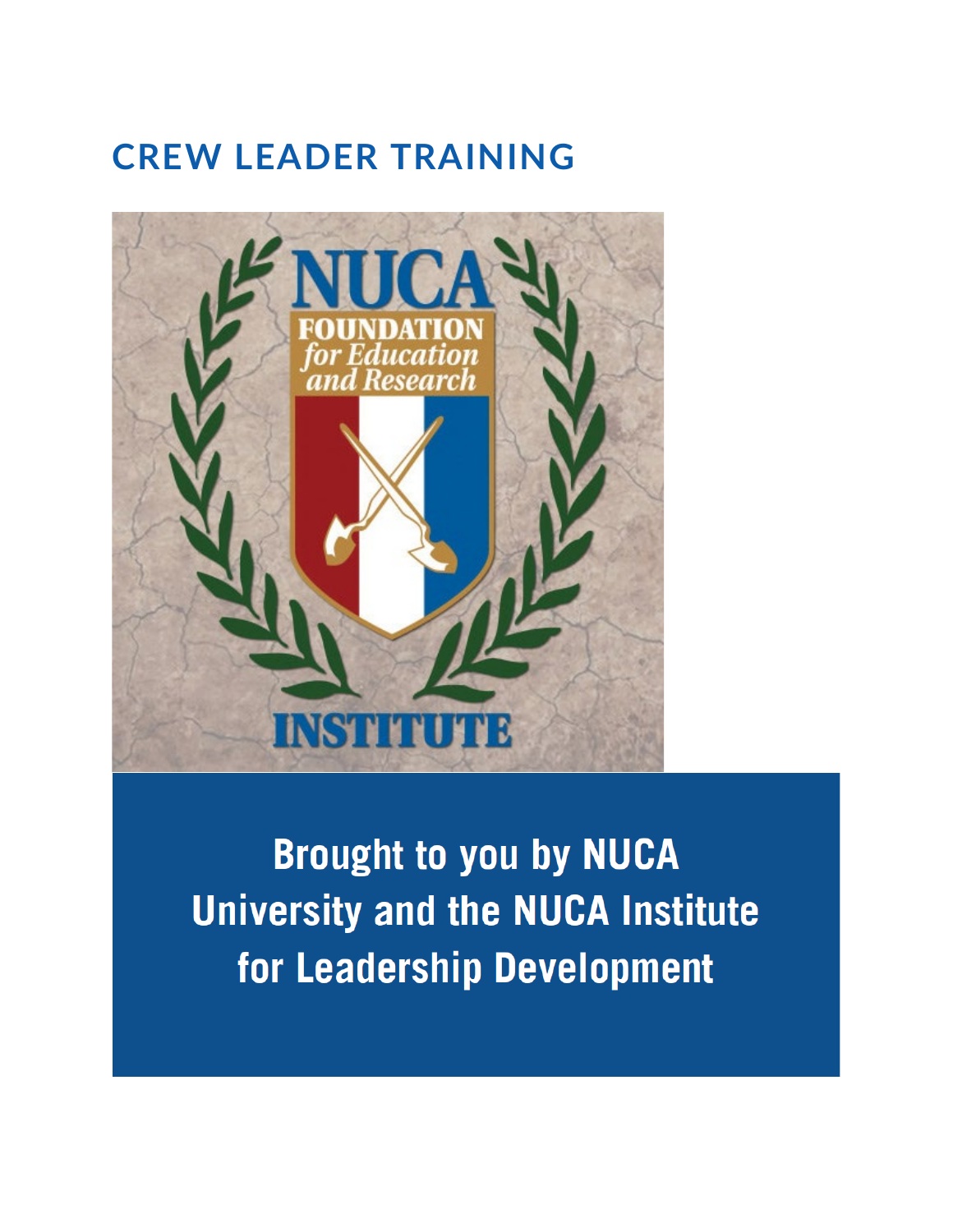

Utility and excavation projects get

done most efficiently if workers are divided into crews with a common purpose.

When a crew is formed to tackle a particular job, one person is appointed as the leader. This person is usually an experienced professional with demonstrated and exceptional leadership qualities. But an effective crew leader must have specific job skills to run a crew.

NUCA's Essential Skills for Crew Leaders Training is a two-day, intensive course that trains workers to be effective leaders and communicators so they can provide clear direction to your crew, and plan and schedule the crew's work to maximize safety, production, and profit.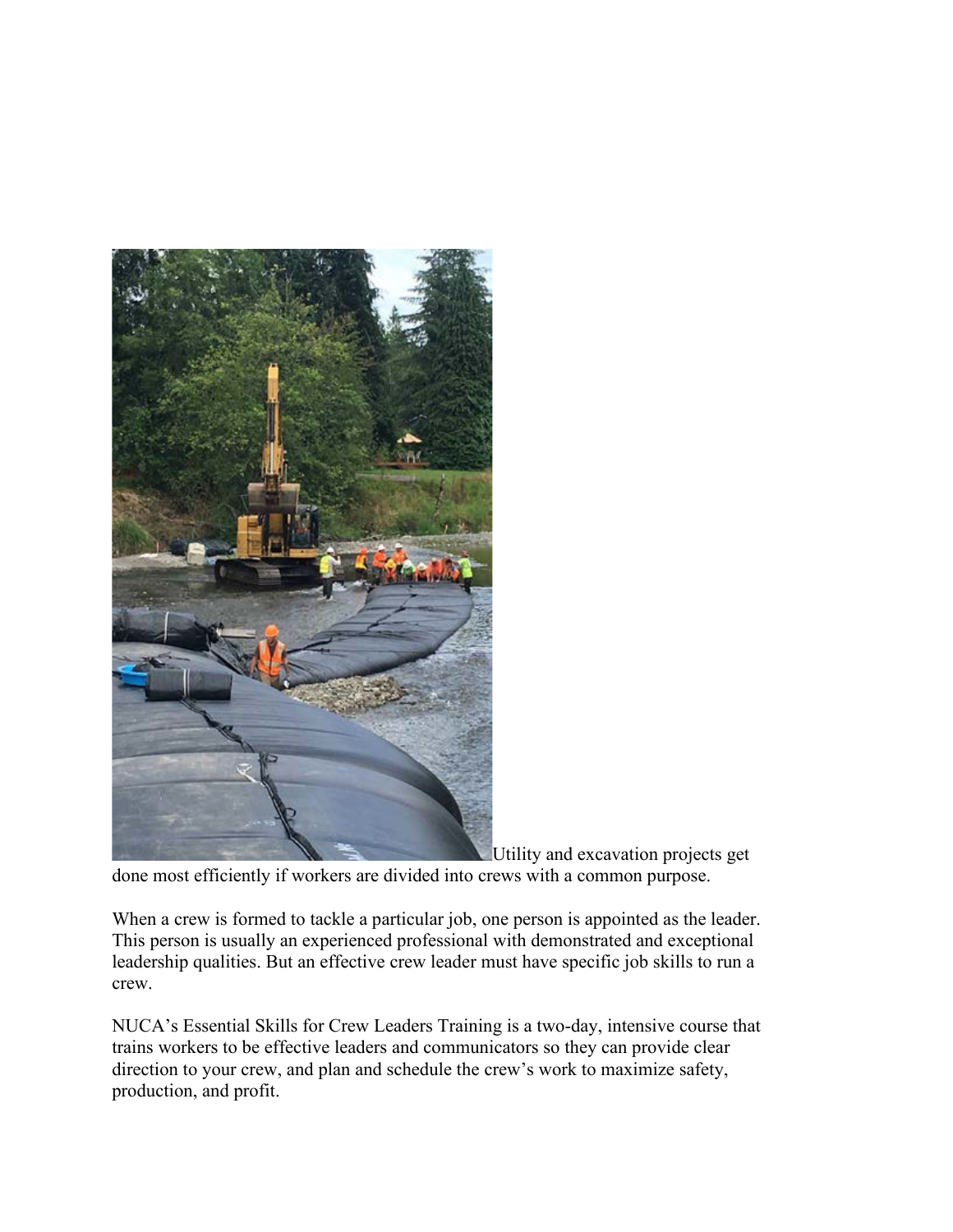### Class Size and Cost

**Class Size** Minimum class size is 12. Maximum class size is 25.

**Course Fees** Members: \$725.00/student Non Member: \$825.00/student

## Additional Information

Class price includes continental breakfast (donuts & coffee), lunch, course materials, NCCER "Fundamentals of Crew Leadership" Manual, supporting course manual, and Certificate of Completion.

Courses can be smaller than 12 students, but minimum charge will be for 12 students.

For questions about this course and its schedule, please contact Michael Svaby, 302- 387-9389 or email me at  $msvaby@milford-de.gov$ .